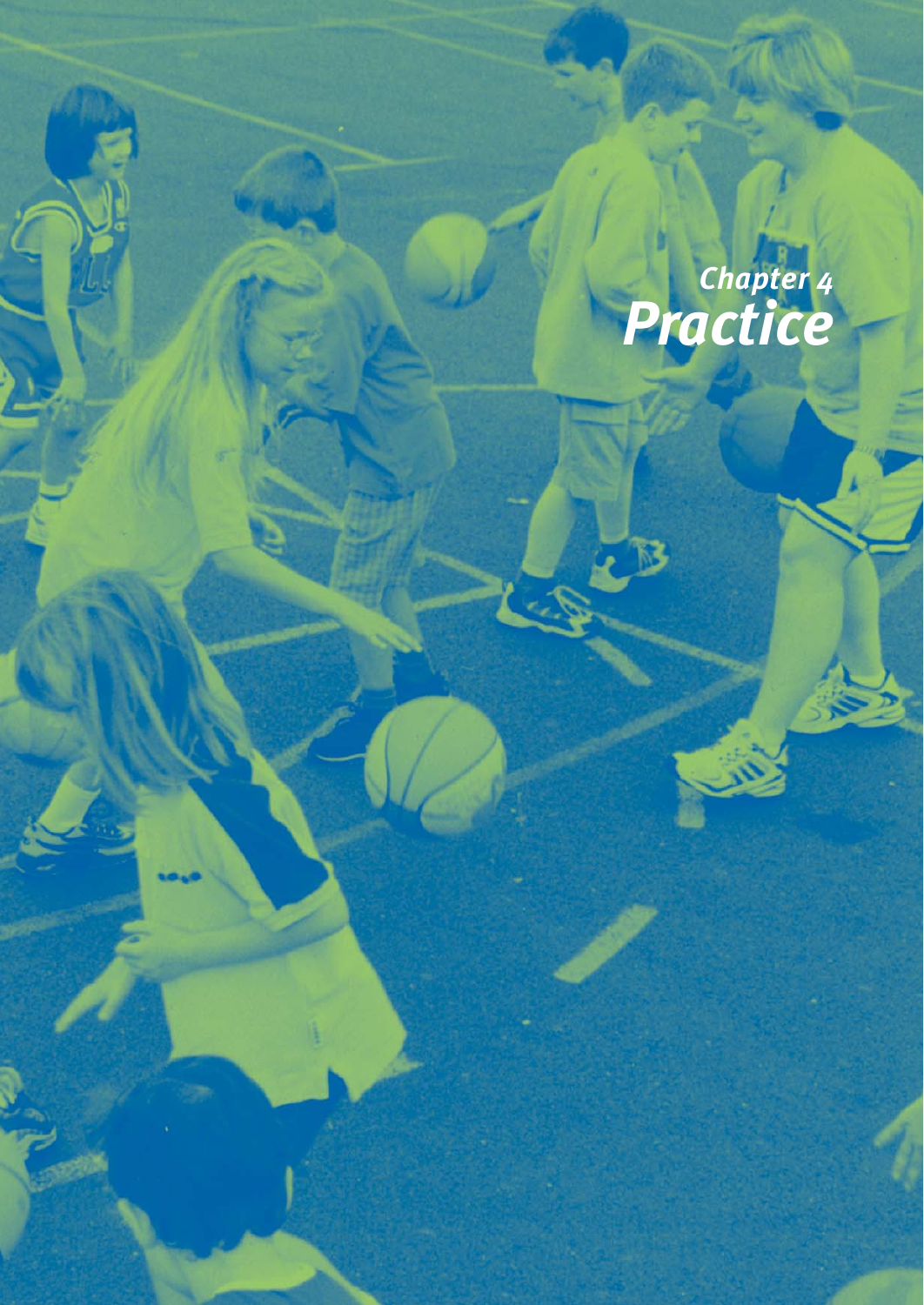

# **PRACTICE**

*Leaders in children's sport should always strive to interact positively with children, enhancing the child's involvement and enjoyment of the sporting activity and promoting the welfare of the participant. The Code assists in the achievement of these aims and can also help to protect Sports Leaders in their various roles by providing a framework for the promotion of good practice.*

*Practice*

#### **4.1 GUIDELINES FOR SPORTS LEADERS**

Sports Leaders have an important role to play in promoting good practice in children's sport. They should have as their first priority the children's safety and enjoyment of the sport. The Sports Leaders' success should not be evaluated by performance or results of competition. They should enjoy a sense of achievement and pleasure through their work with young people. After undertaking appropriate education and training within the club or organisation, Sports Leaders will be well prepared to operate in a safe sporting environment with a knowledge and understanding of their role and responsibilities. They should be supported in their work by the sports club/organisation and parents/guardians.

Sports Leaders are responsible for setting and monitoring the boundaries between a working relationship and friendship with young participants. Sports Leaders should operate to the club's agreed code of conduct, which emphasises enjoyment, equality, fair play and the general well being of young people. This model of good practice should help children to demonstrate an awareness of equality, fair play and respect for Sports Leaders, other members of their group and the rules of the sport. The club/ organisation and parents/guardians should afford Sports Leaders the respect they deserve and make them aware of any special needs of the child.

Club / Organisational procedures should support the Sports Leaders' model of good practice, thus ensuring protection for both the Leader and the participant. In so doing, Sports Leaders should feel able to make a complaint in an appropriate manner and have it dealt with through an effective complaints procedure. They should be able to appeal any decision through an effective appeals procedure (See 3.4).

In order to act as a role model and to promote their safety and the safety of young people Sports Leaders should:

- Be positive, praise and encourage effort as well as results
- Put the welfare of young people first, strike a balance between this and winning
- Encourage fair play and treat participants equally
- Have the relevant knowledge and experience to work with young people
- Understand developmental needs of young people

Where possible, and for their own safety, Sports Leaders should avoid:

- spending excessive amounts of time with children away from others
- taking sessions alone
- taking children on journeys alone in their car
- the use of alcohol before coaching, during events and on trips with young people Sports Leaders should not:
- use any form of corporal punishment or physical force on a child
- take children to the their home
- exert undue influence over a participant in order to obtain personal benefit or reward
- engage in rough physical games, sexually provocative games or allow or engage in inappropriate touching of any kind, and/or make sexually suggestive comments about, or to, a child
- take measurements or engage in certain types of fitness testing without the presence of another adult
- undertake any form of therapy (hypnosis etc.) in the training of children

For further information and sample codes for leaders see www.irishsportscouncil.ie and www.sportni.net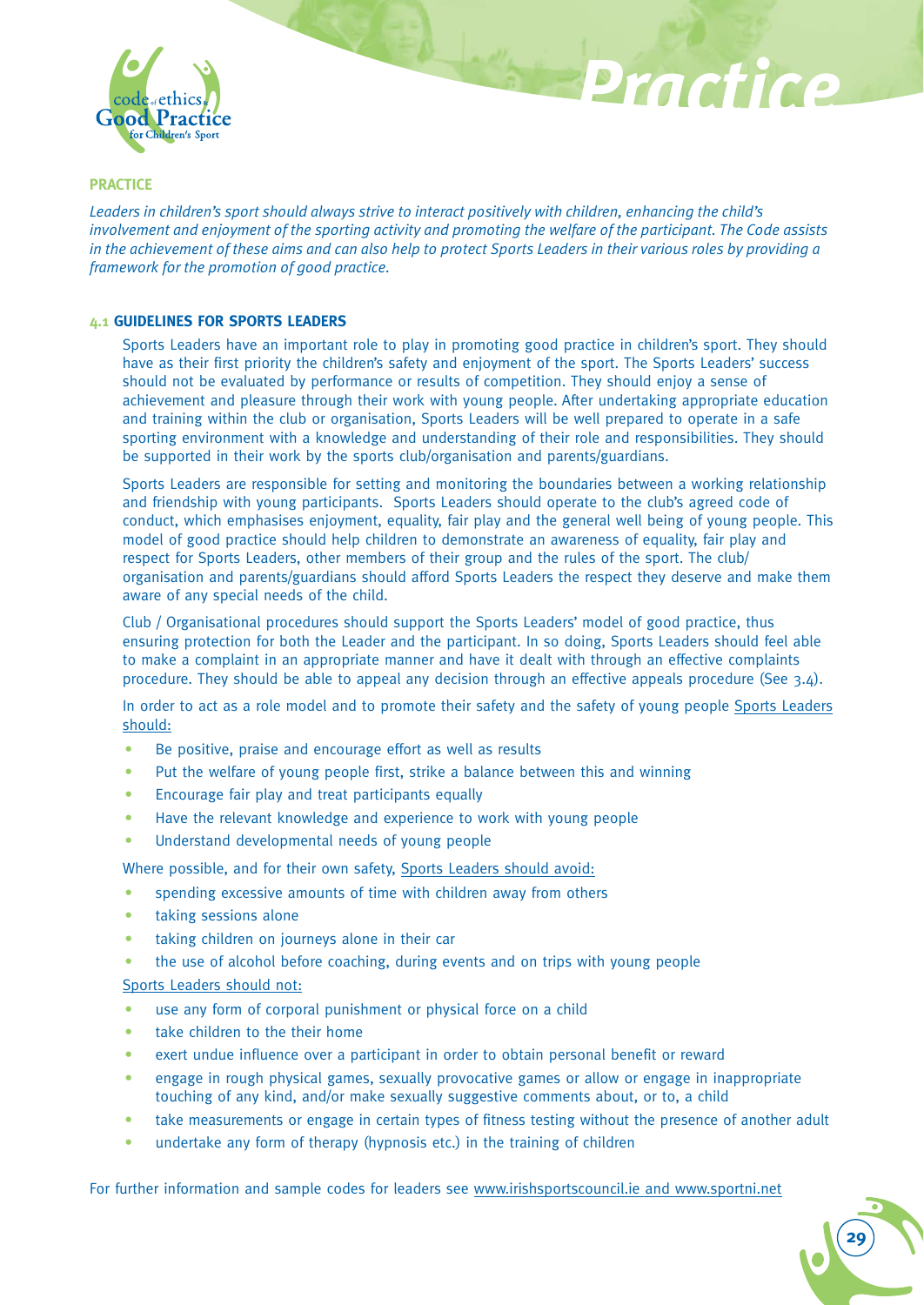

#### **4.2 PHYSICAL CONTACT**

Physical contact during sport should always be intended to meet the child's needs, NOT the adult's. The adult will probably use appropriate contact when the aim is to assist in development of the skill or activity or for safety reasons, e.g. to prevent or treat an injury. This should be in an open environment with the permission and understanding of the participant. In general

*Practice*

- Contact should be determined by the age and developmental stage of the participant Don't do something that a child can do for themselves
- Never engage in inappropriate touching such as touching of groin, genital areas, buttocks, breasts or any other part of the body that might cause a child distress or embarrassment

#### **4.3 GUIDELINES FOR PARENTS/GUARDIANS**

Parents/guardians have the primary responsibility for the care and welfare of their children within sport. Parents/guardians should encourage their children to participate in sport for fun and enjoyment and should ensure that their child's experience of sport is a positive one. Lessons learned in children's sport will shape values and attitudes in adult life. They should always remember that children play sport for their own enjoyment not that of the parents/guardians. Parents/guardians have a duty to ensure that the context in which their child is participating is appropriate.

Parents/guardians and Sports Leaders will ideally work in partnership to promote good practice in children's sport and to support all efforts to protect against neglect, emotional, physical or sexual abuse in sporting activities. To do so, parents/guardians should ensure that sports clubs treat their children with fairness, respect and understanding, and that the club is fulfilling its responsibility to safeguard children. They should encourage their children to tell them about anyone causing them harm. They should become aware of club procedures and policies, in particular where changes are made that effect them or their children, and be informed of all matters relating to ethics and good practice. They should check that the *Code of Ethics and Good Practice for Children's Sport* has been adopted and implemented in the club/organisation.

Parents/guardians should remember that children learn best by example. To assist in the promotion of good practice with the club or organisation they should**:**

- be aware of the relevant Sports Leaders and their role within the club
- show appreciation of and respect for Sports Leaders and their decisions
- encourage their child to play by the rules
- behave responsibly on the sideline

- focus on their child's efforts rather than performance
- focus on the fun and participation of the child in the activity
- liaise with the Sports Leaders in relation to the times/locations of training sessions, medical conditions of their children and any requirement for their child's safety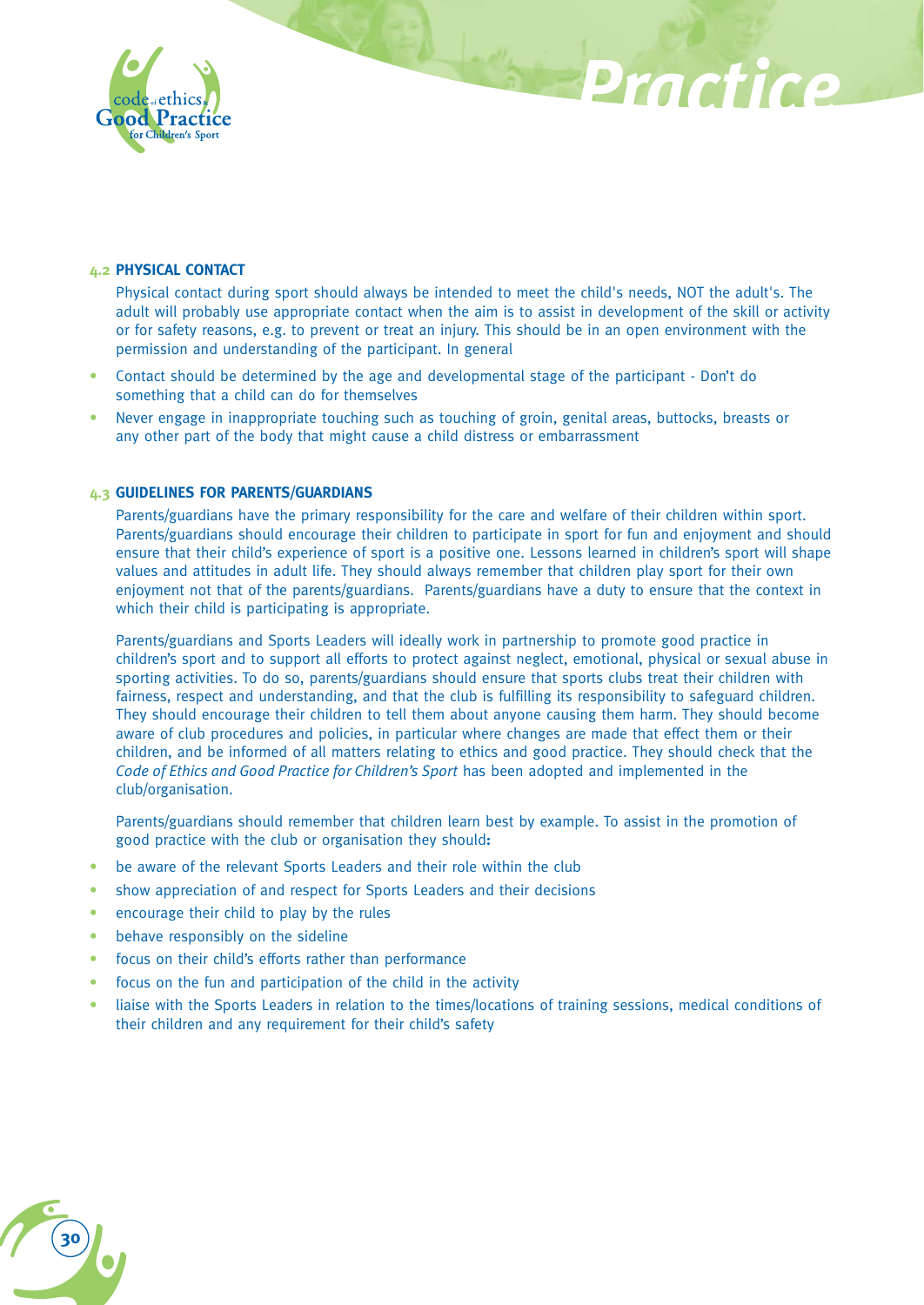

To promote the procedures of good practice parents/guardians should be:

• encouraged to become members of the club, where feasible, and take an active interest in the running of the club or any sporting activities in which their children take part

*Practice*

- willing to become the Club Children's Officer or assist in the running of the club
- informed of the training and/or competitive programmes and be satisfied with the general environment that is created for their children
- informed if their child sustained an injury during sporting activities
- informed of problems or concerns relating to their children.
- informed in advance and have their consent sought in relation to matters regarding away trips, camps or specially organised activities (see also 4.6)

Comments and suggestions by parents/guardians should always be considered and their complaints acknowledged and dealt with as they arise through an effective and confidential complaints procedure.

Parents/guardians should not:

- ignore or dismiss complaints or concerns expressed by a child which relate to his/her involvement in sport
- ridicule or yell at a child for making a mistake or losing a game
- put undue pressure on their child to please or perform well, including forcing a child to participate when ill
- take safety for granted
- treat the club as a child-minding service

### **4.4 GUIDELINES FOR CHILDREN**

*Children have a great deal to gain from sport in terms of their personal development and enjoyment. The promotion of good practice in sport will depend on the co-operation of all involved, including child members of sports clubs/organisations. Children must be encouraged to realise that they also have responsibilities to treat other children and Sports Leaders with fairness and respect.*

### **4.4.1 Children in sport are entitled to:**

- be listened to
- be believed
- be safe and to feel safe
- participate in sporting activities on an equal basis, appropriate to their ability and stage of development
- be treated with dignity, sensitivity and respect
- be happy, have fun and enjoy sport
- experience competition at a level at which they feel comfortable and the desire to win as a positive and healthy outcome for striving for best performance
- comment and make suggestions in a constructive manner
- make a complaint in an appropriate way and have it dealt with through an effective complaints procedure

- be afforded appropriate confidentiality
- be represented at decision making bodies/meetings within their sports club/organisation
- have a voice in the running of their club
- approach the Children's Officer/Designated Person with any questions or concerns they may have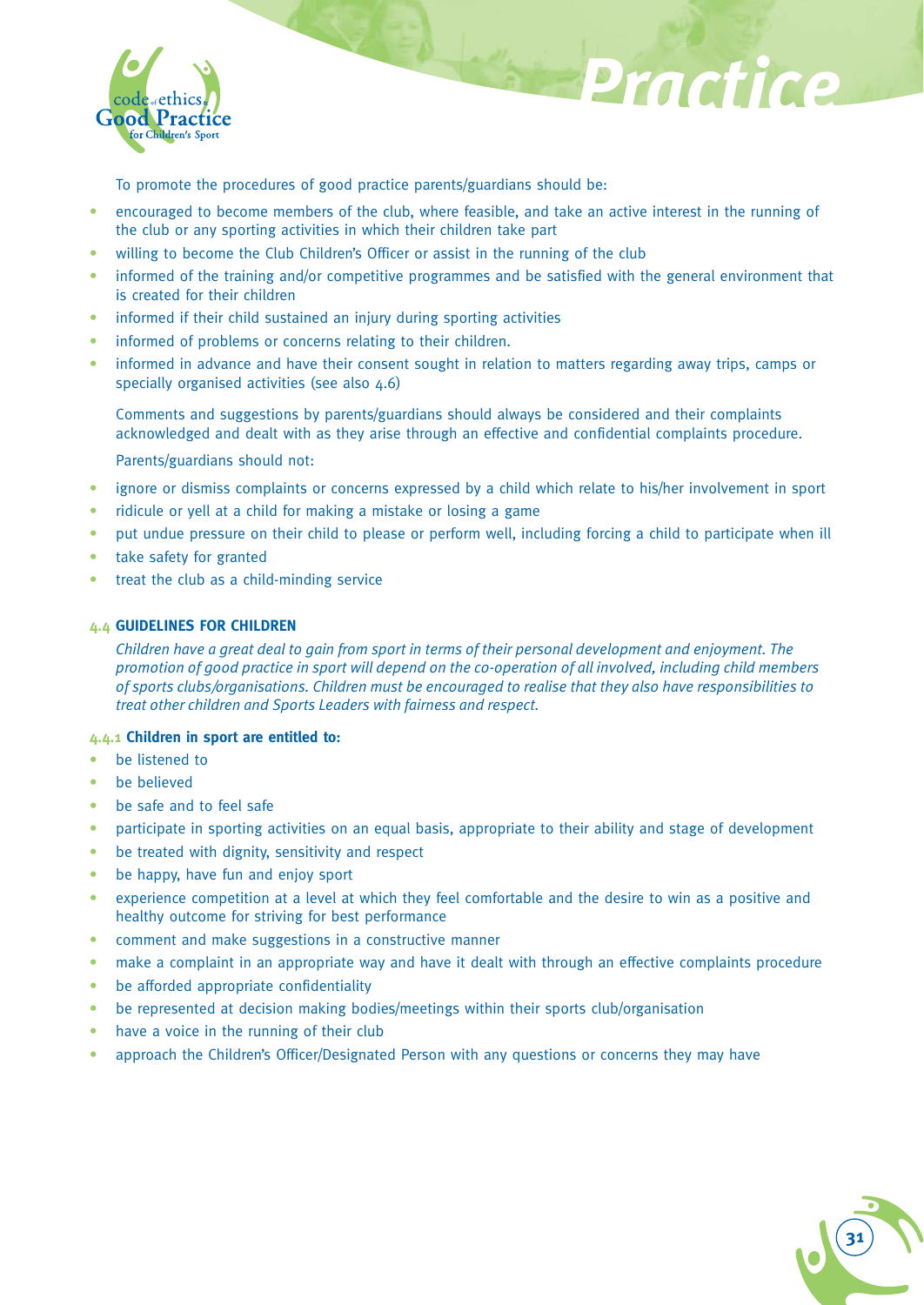

# *Practice*

#### **4.4.2 Children should undertake to:**

- play fairly, do their best and have fun
- shake hands before and after the event, whoever wins and mean it
- respect officials and accept their decisions with grace, not a grudge
- respect fellow team members; give them full support both when they do well and when things go wrong
- respect opponents, they are not enemies, they are partners in a sporting event
- give opponents a hand if they are injured or have problems with equipment
- accept apologies from opponents when they are offered
- exercise self-control and tolerance for others, even if others do not
- be modest in victory and be gracious in defeat
- show appropriate loyalty to their sport and all its participants
- make high standards of fair play the example others want to follow

#### **4.4.3 Children should not:**

- cheat
- use violence, using physical contact only when it is allowed within the rules
- shout at, or argue with, the referee, officials, team mates or opponents
- take banned substances to improve performance
- bully or use bullying tactics to isolate another player
- use unfair or bullying tactics to gain advantage
- harm team mates, opponents or their property
- tell lies about adults or other children
- spread rumours
- keep secrets about any person who may have caused them harm

## **4.5 SUPERVISION AND GENERAL GUIDELINES**

#### **4.5.1 Transport**

There is an extra responsibility on adults and leaders when they transport young people to events. Adults should

- Ensure there is adequate insurance on their car and that they follow the rules of the road, including the legal use of seat belts
- Ensure they do not carry more than the permitted number of passengers
- Avoid being alone with one passenger, put passengers in the back seat, have central drop off locations or seek parental permission when transporting on a regular basis. Parents should check with young people about the plans, listen to what the young people are saying, be sure they are happy with the transport arrangements.

#### **4.5.2 General Supervision**

- Ensure adequate Adult: Child ratios. Good practice dictates that a leader should try to ensure that more than one adult is present. This will help to ensure the safety of the children as well as protect adults
- Adult:Child ratios will depend on the nature of the activity, the age of the participants and any special needs of the group, a general guide might be 1:8 for under 12 years of age and 1:10 for over 12 years of age
- There should be at least one adult of each gender with mixed parties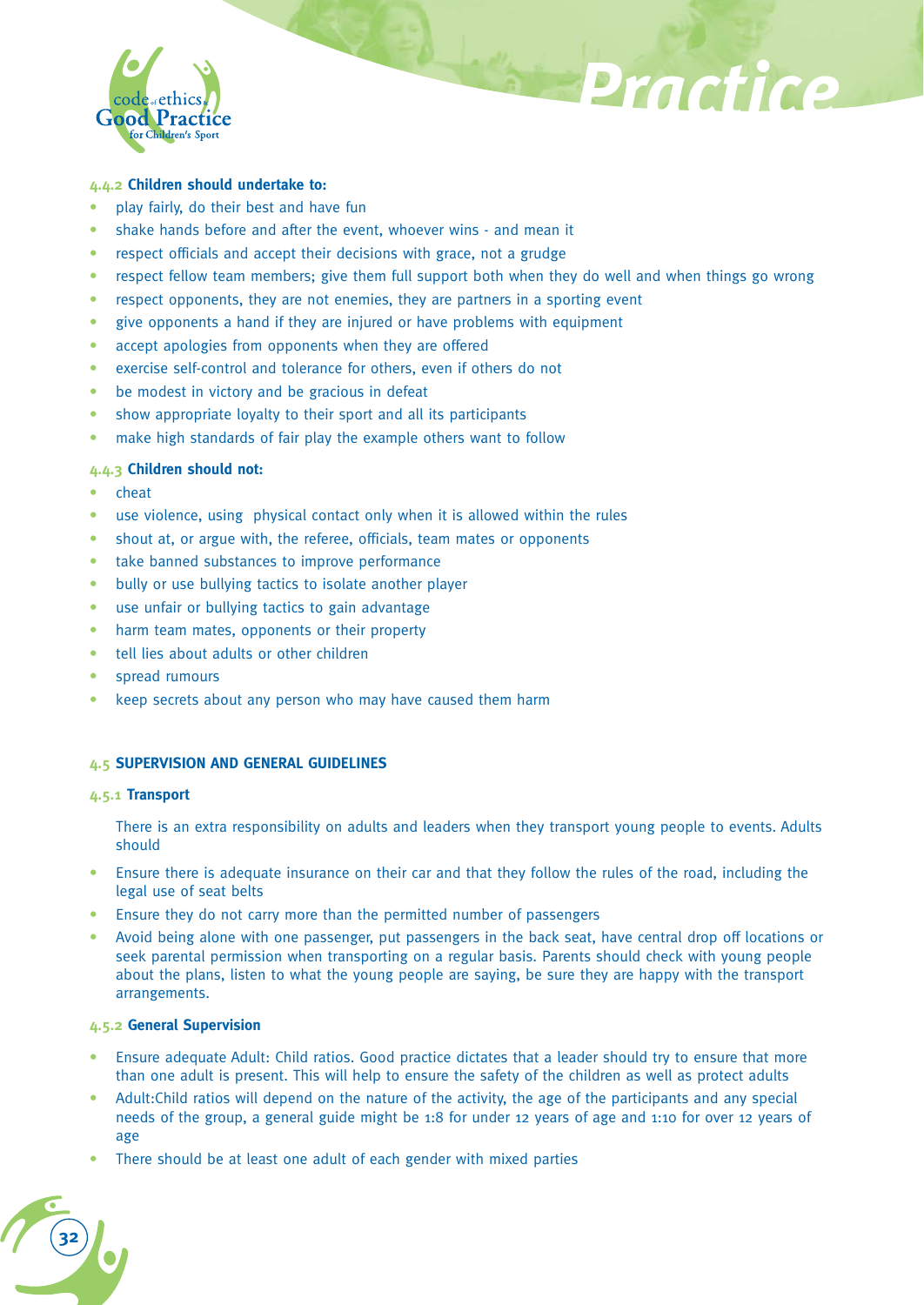

• Away trips will need higher rates of supervision and these should be checked out with the governing body or organiser, children and young people should be supervised at all times.

*Practice*

**33**

- Avoid adults being left alone with young participants, if a leader needs to talk separately to a participant this should be done in an open environment, in view of others
- Respect the privacy of young people while changing, leaders may only need to enter changing rooms where the participants are very young or require special assistance. When necessary, leaders should supervise in pairs or seek assistance, it is the safety and welfare of the participants that is of paramount importance
- Leaders should not be left alone with young people at the end of a training session. Clearly state times for start and finish of training and/or competitions. If late collections occur leaders should remain in pairs until participants have left. It is the responsibility of parents/guardians to make arrangements for collection of young people, it should be made clear that the club is responsible for only club activities
- If a child suffers an injury or accident the parents/guardians should be informed. See sample accident form on www.irishsportscouncil.ie

#### **4.5.3 Overnight & Away trips**

- Written permission of parents/guardians should be obtained for all overnight away trips, this should include permission to travel, behaviour agreement and any medical/special needs of the group, (including permission to treat the participant)
- The agreement should be signed by both parents and participants
- A meeting with parents and participants is useful to communicate travel times, competition details, other activities, gear requirements, special needs (medical or dietary), and any other necessary details, contact details, codes of conduct, etc.
- The governing body should share any appropriate information with leaders of the group
- All adults who travel on away trips should be carefully chosen, using the recruitment and selection procedure in section 3.5 of this code
- The roles and responsibilities of adults participating in away trips should be clearly defined
- The Governing Body of Sport/Sports Club should appoint a Team Manager/Head of Delegation for away trips. S/he should have overall responsibility for the children's well-being, behaviour and sleeping arrangements. S/he should be appointed as an official of the club for the duration of the trip
- The Team Manager should submit a written report to the organisers as soon as possible after the end of the trip
- On away trips, coaches should be accountable to the Team Manager in all non-performance related matters
- Where there are mixed teams there should be leaders of both genders (at least one female and/or male in the management/coaching structure)
- Adults should not share a room with a child. Where the presence of an adult is needed there should be more than one child in the room with the adult. If children are sharing a room, it should be with those of the same groupings, age and gender
- Managers should check out the venue beforehand, so that separate and appropriate sleeping arrangements can be made in advance
- Alcoholic drink, smoking and other illegal substances / activities are forbidden to participants. Leaders should act as role models in this respect.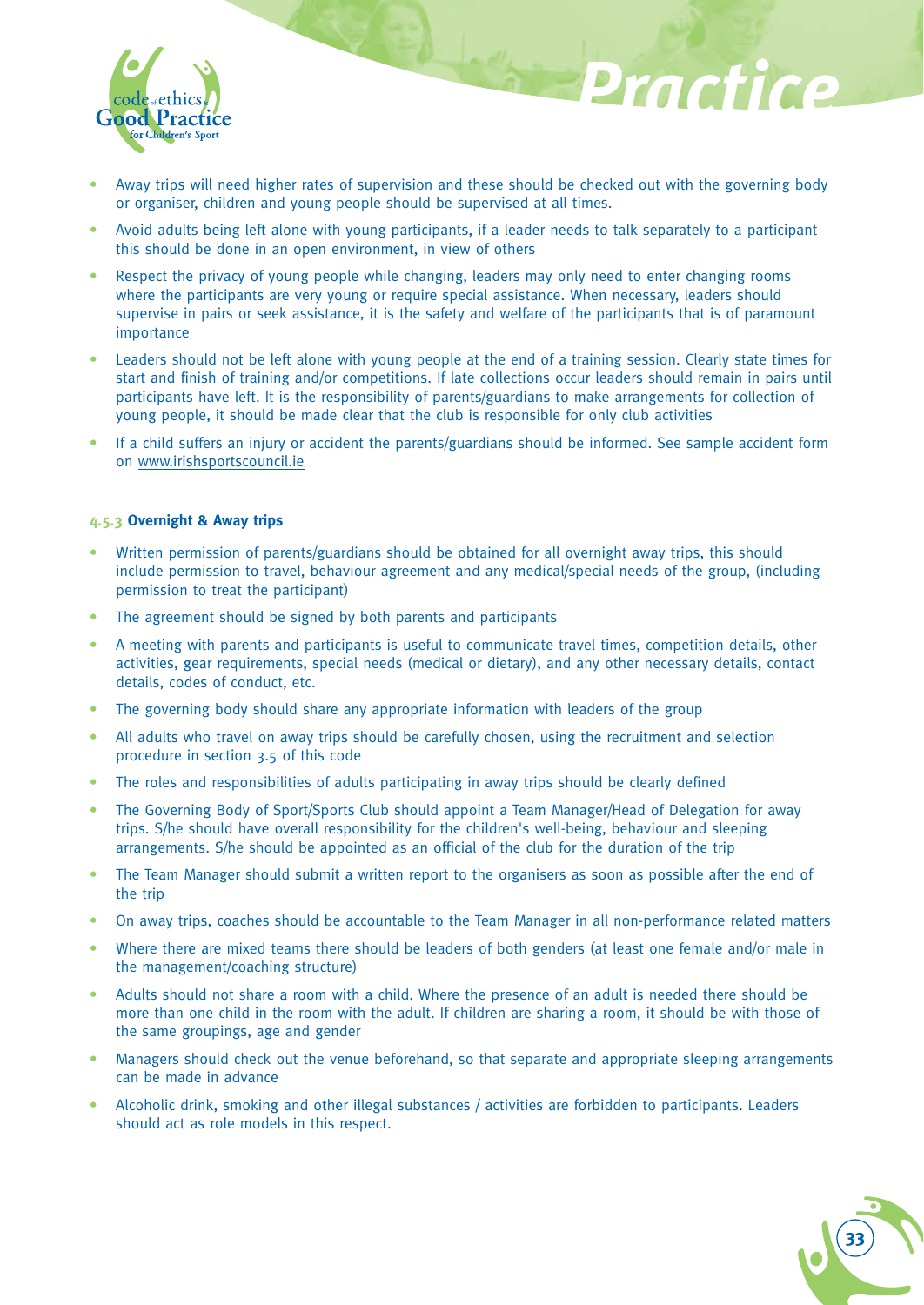

# *Practice*

#### **4.5.4 Hosting**

Being a host family or being hosted is an integral part of many sports and, if handled appropriately, can add to a child's enjoyment and experience at a competition. Hosting can be a challenging role but also very rewarding. Special care should be taken in the selection of homes for overnight stays. A host should be provided with as much information about the child/children staying with them and details of the competition. Where practicable more than one child should be placed with each host family. The family in turn should agree to provide references and be vetted when and if this is available. In addition clubs should follow the recruitment and selection procedures outlined in Section 3.5 of this Code.

When arranging for events/trips abroad, the club or Governing Body will be dependent on the ability of the host organisation to access vetting services and obtain appropriate references. It is the responsibility of the trip organiser to provide the hosts with the relevant information on the child and details of what is expected.

Host families should

- Agree to abide by the Governing Bodies Code of Conduct
- Consent to appropriate checks and references
- Attend host family meetings before competitions or events
- Provide a safe and supportive environment for young people

Governing Bodies / Clubs should

- Provide a travel pack to hosting families
- Check out references with hosting families
- Provide an itinerary of the trip
- Gather information on destination and venue

#### Young People

- Should sign a behaviour agreement
- Should not be asked to share a bed or a room with an adult
- Should be happy with the arrangements
- Should show respect to the host families

#### **4.6 SAFETY**

All Governing Bodies of Sport and sports clubs should ensure that a clear statement of specific and potential risks attached to their particular sport is widely publicised to all members. They should also have specific procedures in place for safeguarding against such risks. The following practices should apply in order to promote safety:

- activities being undertaken should be suitable for the ability, age, and experience of the participants
- equipment and facilities should meet the highest possible standards and be appropriate to the maturity of the participants
- where protective equipment is deemed necessary it should be used
- First Aid should be available for all-training sessions and events. There should be a proper First Aid Kit. First Aid information should be a basic element of a coaching leadership course
- injuries should be recorded, with a note of the action taken in relation to each one. It is recommended that each club maintain an accident book with a specific incident form for completion by Sports Leaders, with due regard for confidentiality. If you have concerns in relation to the welfare of the child see section 5.12
- parents/guardians should be notified, by the Sports Leader, of injuries/illness which children incur while participating in a sporting activity
- all clubs should have a simple and widely known emergency plan to ensure safety procedures
- umpires and referees should ensure that the conduct of the games conform to the standards set by the Governing Body of Sport
- children should be taught the rules of the game at club level and be encouraged to abide by them, keeping in mind that many rules are there for safety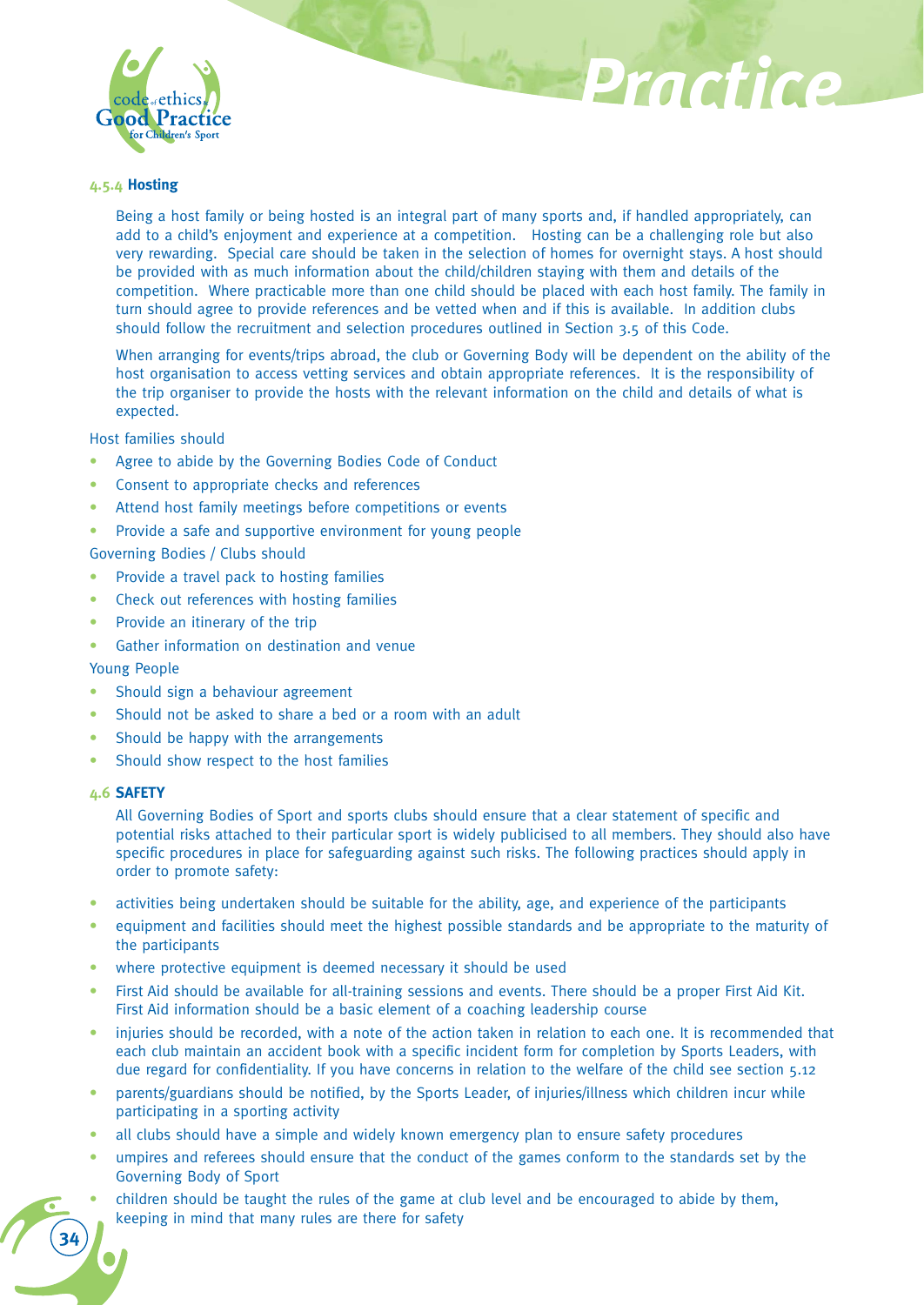

• it is important that before children participate in a sporting activity, they have learned and agreed personal safety rules. If Sports Leaders take children into potentially dangerous situations they should hold the appropriate qualification required by the Governing Body concerned

*Practice*

• parents/guardians should know, and abide by, the starting and finishing times of sessions and events

#### **4.7 INSURANCE**

All clubs and organisations should ensure that appropriate insurance cover is in place to cover the activities of the club, Sports Leaders and participants. Away trips should be included in such cover. For away trips parents/guardians should be made aware of the need for comprehensive insurance to cover their child, e.g. health /medical insurance etc.

Adults transporting children in their cars should be aware of the extent and limits of their motor insurance cover, particularly in relation to acceptable numbers and liability.

#### **4.8 REGISTRATION, DROPOUT AND CLUB TRANSFERS**

Loss of club members, including adult transfers, should be monitored. Any unusual or unexpected dropout or club transfer of children or Sports Leaders should be checked out by the Club Children's Officer and/or the governing body. If any concerns regarding a child or children's welfare are raised the matter should be handled in accordance with procedures outlined in section 5.12 of this Code.

# **4.9 DISCIPLINE IN CHILDREN'S SPORT**

Discipline in sport should always be positive in focus, providing the structure and rules that allow participants to learn to set their own goals and strive for them. It should encourage young people to become more responsible for themselves and therefore more independent.

Children should be helped to become responsible about the decisions and choices they make within sport, particularly when they are likely to make a difference between playing fairly and unfairly. There should be no place for fighting, over-aggressive or dangerous behaviour in sport.

#### **4.9.1 THE USE OF SANCTIONS**

The use of sanctions is an important element in the maintenance of discipline. The age and developmental stage of the child should be taken into consideration when using sanctions. Sanctions should be fair and consistent and in the case of persistent offence, should be progressively applied. They should never be used to retaliate or to make a Sports Leader feel better. The following steps are suggested and should always be used in conjunction with the code of conduct for young people:

- rules should be stated clearly and agreed
- a warning should be given if a rule is broken
- a sanction (for example, use of time out) should be applied if a rule is broken for a second time. The use of green, yellow and red cards are encouraged, irrespective of the sport
- if a rule is broken for the third time the child should be spoken to, and if necessary, the parents/guardians may be involved
- sanctions should not be applied if a Sports Leader is not comfortable with them. If an appropriate action cannot be devised right away, the child should be told that the matter will be dealt with later, at a specified time and as soon as possible
- a child should not be sanctioned for making errors when s/he is playing
- physical activity (e.g. running laps or doing push-ups) should not be used as a sanction. To do so only causes a child to resent physical activity, something that s/he should learn to enjoy throughout his/her life
- sanctions should be used sparingly. Constant sanctioning and criticism can cause a child to turn away from sport
- once sanctions have been imposed, it is important to make the young person feel s/he is a valued member of the group again
- where relevant some sanctions may need to be recorded and parents informed

# **4.10 USE OF PHOTOGRAPHIC AND MOBILE EQUIPMENT**

Each club should adopt a policy in relation to the use of images of athletes on their websites and other publications, as there have been concerns about the risks posed directly and indirectly to children and young people. Adults and sports leaders need to work together to prevent those wishing to cause such harm to young people. Remember having photographic and filming guidelines is not about preventing parents from taking pictures, it is to ensure that only those who have a right to take photographs do so. Anyone concerned about photography taking place at events or training sessions can contact the children's officer/ designated person and ask them to deal with the matter. **<sup>35</sup>**